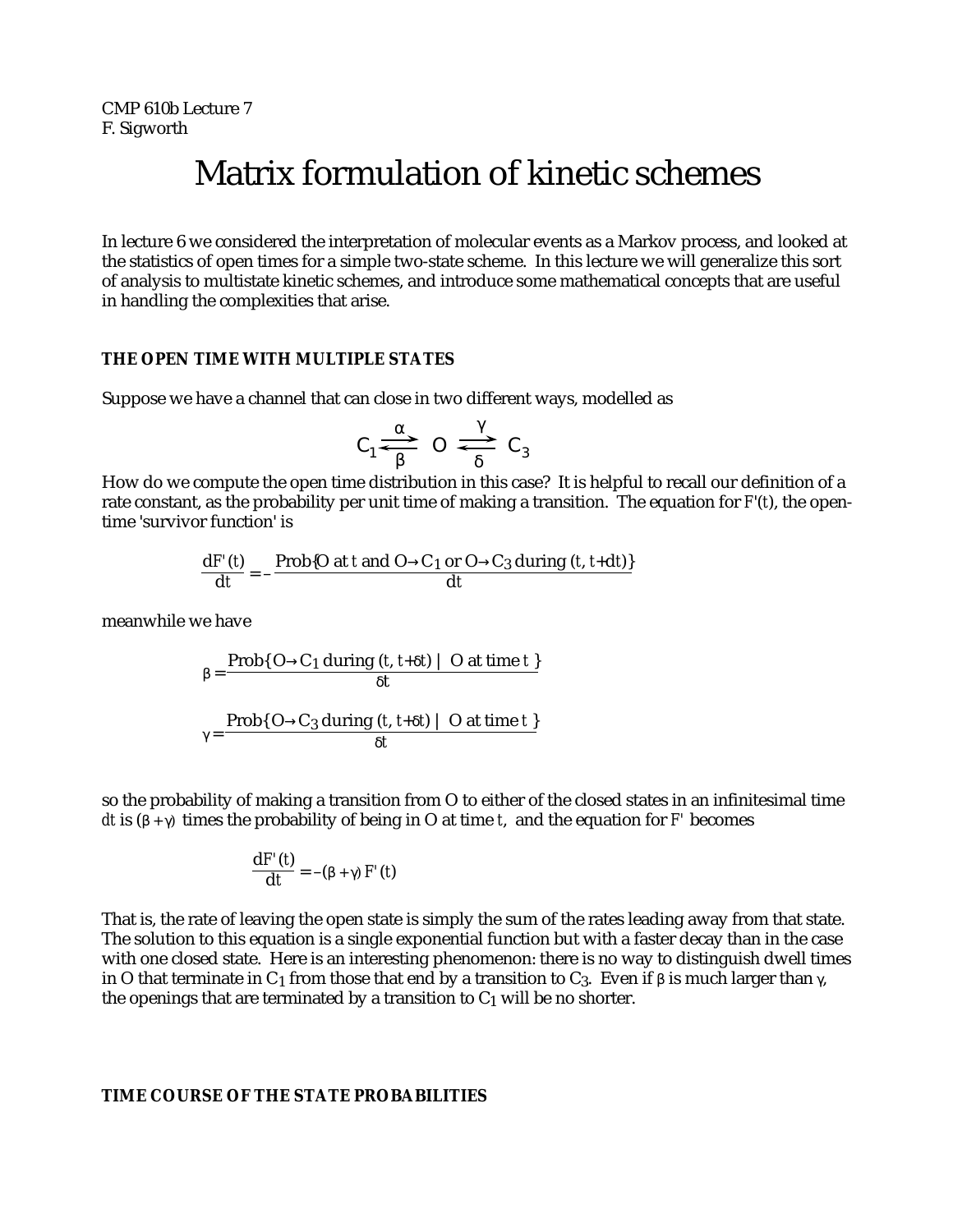Now we will consider another sort of problem. Supposing that the channel is in state  $C_1$  at time zero, what will be the probability that it is in state O at a given time *t*? To make the notation easier, let us number the states and rename the rate constants in this way:

$$
C_1 \stackrel{k12}{\longrightarrow} O_2 \stackrel{k23}{\longrightarrow} C_3
$$
 (1)

Now we can write an equation for the probability  $p_1(t)$  of being in the first state,

$$
\frac{\mathrm{d}p_1}{\mathrm{d}t} = -p_1 \ k_{12} + p_2 \ k_{21}.
$$

Here what we are saying is that the occupancy of state 1 decreases as transitions 1 2 occur, and increases as transitions from 2 1 occur. Likewise we can write two more equations for the other two states,

$$
\frac{dp_2}{dt} = p_1 k_{12} - p_2 (k_{21} + k_{23}) + p_3 k_{32}
$$
  

$$
\frac{dp_3}{dt} = p_2 k_{23} - p_3 k_{32}
$$

We can solve these equations to obtain the three time courses  $p_1(t)$ ,  $p_2(t)$  and  $p_3(t)$ . A shorthand way of writing these equations uses vector and matrix notation. For example these equations become

$$
\frac{d(p_1 \ p_2 \ p_3)}{dt} = (p_1 \ p_2 \ p_3) \times k_{21} \n-k_{12-k_{23}} \nk_{23} \nk_{31} \nk_{32} -k_{31-k_{32}}
$$

Here I have included two more rates, *k*13 and *k*31, for generality; in the case of our scheme (1) these are zero. This matrix equation can be rewritten in the compact form

$$
\frac{\mathbf{dp}(t)}{\mathbf{dt}} = \mathbf{p}(t) \mathbf{Q} \tag{2}
$$

where **p**(*t*) is the *probability vector* and **Q** is the *transition rate matrix*. The vector **p** contains the probability of being in each state as a function of time; note that because of the way we have set up the problem that **Q** does *not* depend on time. This is a characteristic of a "time homogeneous Markov process", which is the sort of process we will be talking about. The elements of **Q** are called *q*11, *q*12, and so on. They are specified by

$$
q_{ij} = \begin{cases} k_{ij}, & i \ j \\ m, & i = j. \end{cases}
$$
 (3)

One might naively write the traditional solution to eqn. (2) as

 $\mathbf{p}(t) = \mathbf{p}(0) e^{\mathbf{Q}t}$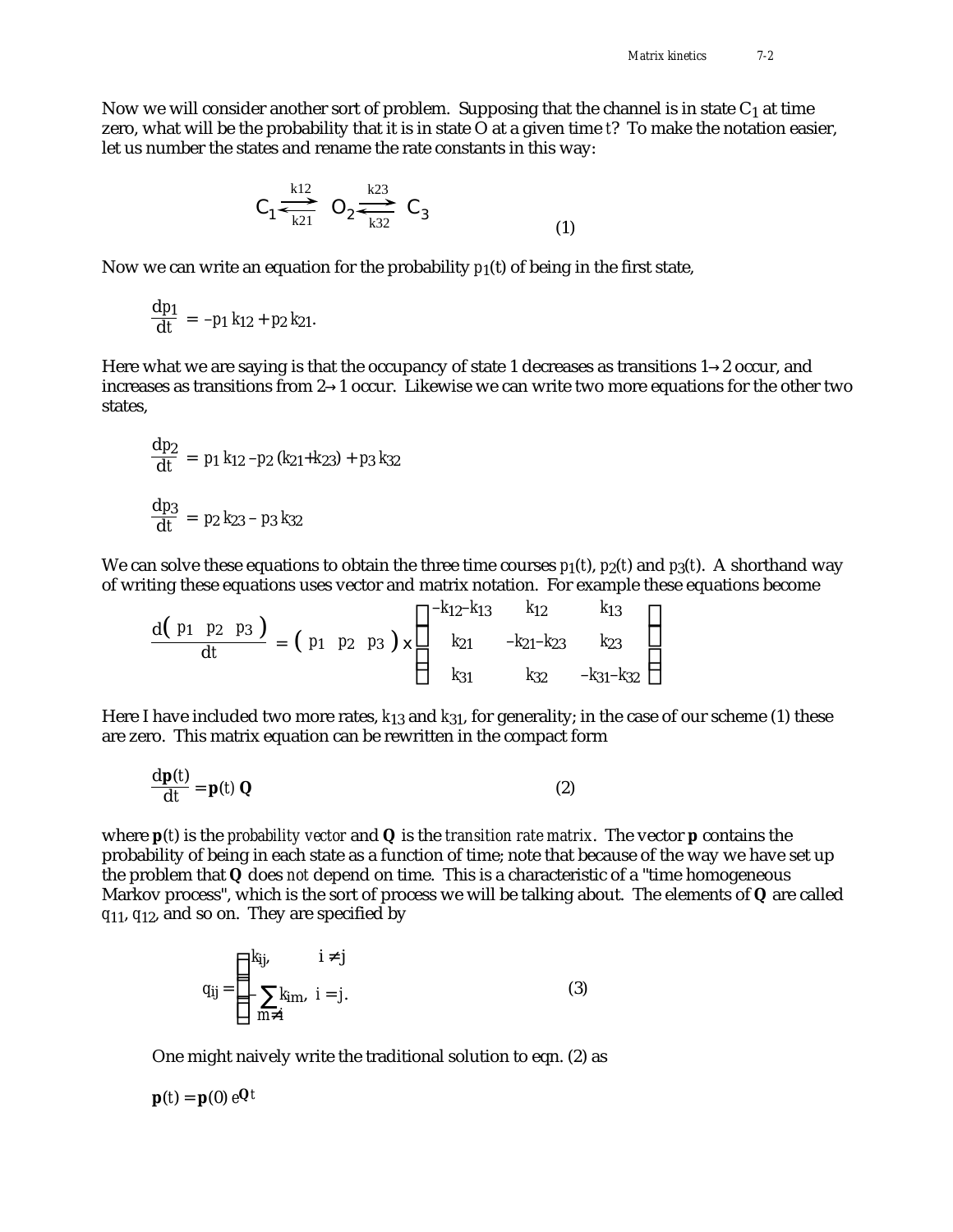which, as it turns out, makes mathematical sense and is the way one would solve the equation on a computer, for example. More about this later.

## **INTERESTING THINGS YOU CAN DO WITH THE PROBABILITY VECTOR**

Channel current. One thing you would want to do is to find out the probability the channel is in the open state, state 2. This is just given by *p*2. If you wanted to be fancy you could obtain *p*2 by constructing the vector  $\mathbf{u} = (0 \ 1 \ 0)$  and forming the vector inner product

$$
\mathbf{p}.\mathbf{u} = \begin{cases} 3 \\ p_i \, u_i \\ i = 1 \end{cases}
$$

 $\sim$ 

which in this case just yields  $p_2$ . This fancy approach works nicely if you have multiple open states, perhaps with different conductances. Then you can construct the **u** vector with the different current levels and the product will give you the average current.

Charge transfer. There are several situations in which transitions among states result in the transfer of charge across a cell membrane. One case are the gating currents or conformation currents due to rearrangement of charged entities in a membrane protein. Another case is in computing the current due to a transporter. In either case if you have a kinetic scheme for the steps involved, you can calculate the current that flows.

The basic idea is that with each state can be associated a charge *ci* , so that the total charge movement can be written

$$
\langle c \rangle = c_i p_i.
$$

What is measured experimentally is the current  $J = d\langle c \rangle / dt$ , that is the time derivative of the charge. Making use of the fact that  $d\mathbf{p} / dt = \mathbf{pQ}$ , it is easy to see that

$$
J(t) = p_i(t)q_{ij}c_j
$$
  
= **pQ c** (4)

where the sums are taken over all states.

Dwell times. Suppose we want to compute the probability density function of closed times, for comparison with a histogram of closed times obtained from a single-channel recording. A closed time is the dwell time between leaving an open state of the channel and returning to an open state. Suppose in our three-state model a closed time starts by a transition 2 1. Then the closed time will be the time before the channel returns to state 2. The probability distribution (survivor function) of these closed times  $F'(t)$  will equal the probability  $p_1(t)$  in the scheme

$$
C_1 \stackrel{k12}{\longrightarrow} O_2
$$

since in this scheme, once the channel opens nothing further happens; the closed time is terminated.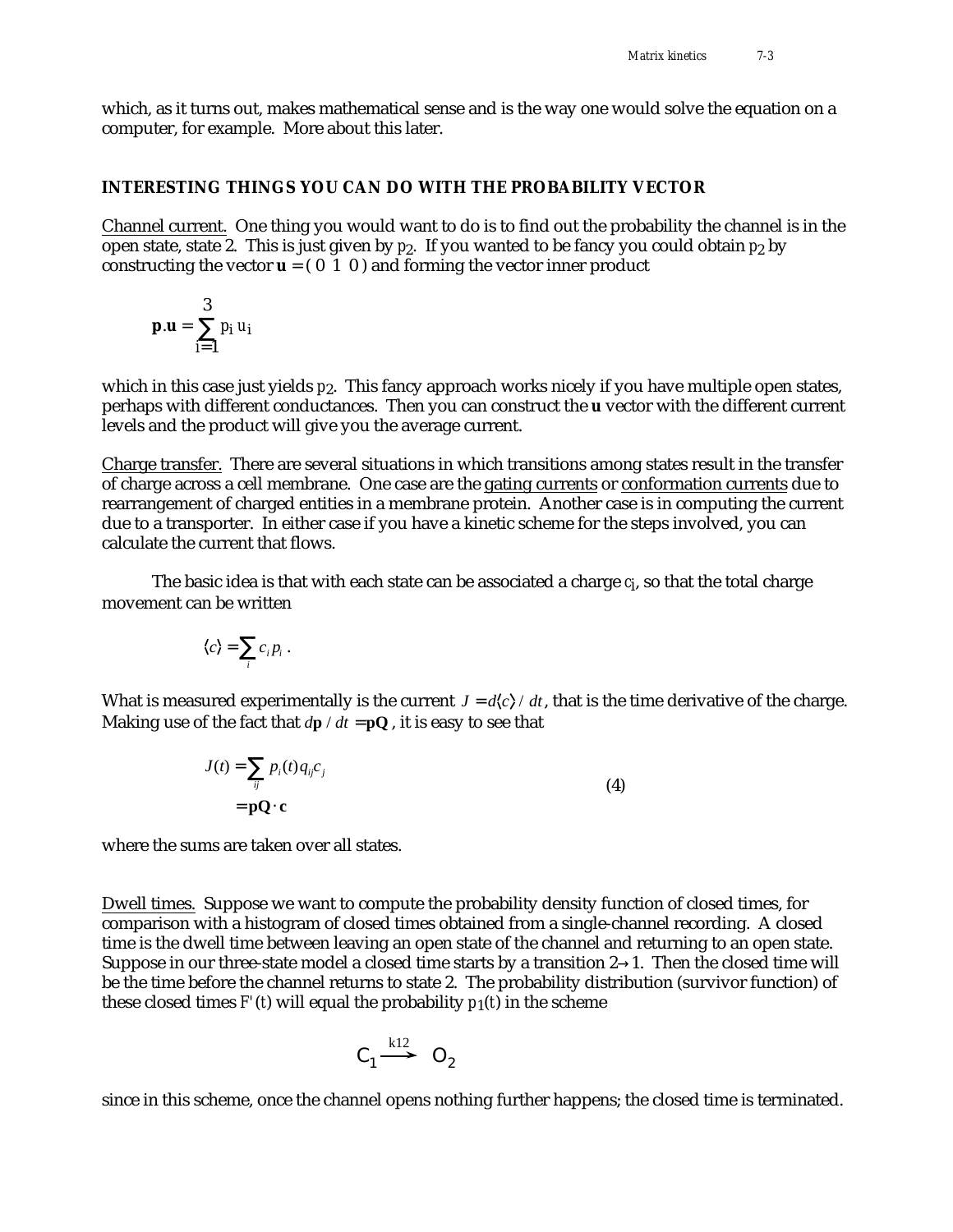In general, one can compute the closed time distribution function as the dwell time in closed states of a scheme in which all of the rates from open to closed states are set to zero. You prepare the system in each closed state and then see how the probability of remaining closed evolves with time. You then weight each of these survivor functions by the probability of starting a closed interval in each closed state, and sum them. In matrix notation, the distribution function of closed times is given by

$$
F'_{c}(t) = c e^{\mathbf{Q}'t} \cdot \mathbf{u}
$$
 (5)

where  $\;$  <sub>c</sub> is a vector of probabilities whose *i*<sup>th</sup> element is the probability of landing in state *i* when the channel closes (assuming that state *i* is a closed state; otherwise the element is zero). **Q'** is the same as **Q** except that all elements *q*ij are zero in the cases that *i* is an open state and *j* is a closed state. The vector **u** is a row vector of ones, so that the dot product has the effect of summing all the elements of the product of the first two terms in the equation. Finally, by taking the time derivative of *F'*c you obtain the probability density function *fc* which you can superimpose over an experimental closedtime distribution:

$$
f_c = -\frac{d}{dt} F_c
$$

$$
= c e^{Q t} Q u
$$

By the same process, just reversing the roles of closed and open states, one can obtain the open time distribution and probability density functions as well.

#### **CHARACTERISTIC RELAXATIONS AND EIGENVECTORS**

Now let us take our three-state scheme and give it some specific rate constants in units of  $s<sup>-1</sup>$ :

$$
C_1 \stackrel{1}{\iff} O_2 \stackrel{100}{\iff} C_3
$$

This might represent a channel with a very slow opening step from the closed state  $C_1$ , but with a rapid blocking step. What will be the steady-state probability vector? At steady state the occupancy of each state is equally probable, so

$$
\mathbf{p} = \begin{pmatrix} \frac{1}{3} & \frac{1}{3} & \frac{1}{3} \end{pmatrix}
$$

If we were to somehow prepare a population of channels with this distribution among the states, then there would be no change with time of the distribution. (Of course, individual channels will be flipping from one state to another, but the expectation value of the occupancy of each state will remain constant.)

Now suppose we are at steady state but then perturb the distribution, at time zero, by an amount **p'**:

 $p(0) = p + p'$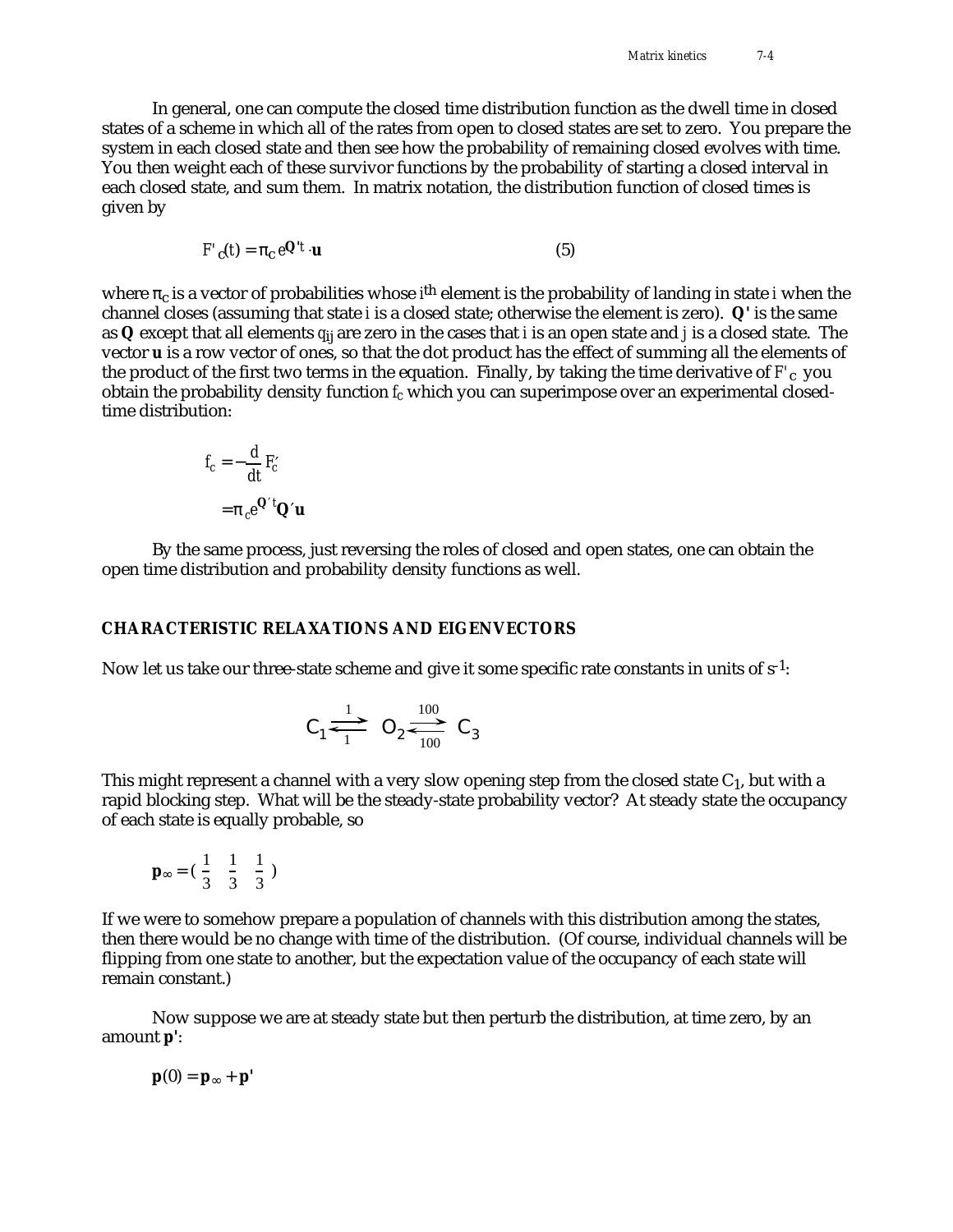The perturbation is such that we increase the occupancy of state 1 but decrease the occupancies of states 2 and 3,

$$
\mathbf{p}' = (1.0 -0.5 -0.5) \tag{7}
$$

where is an arbitrary small factor that sets the size of the perturbation. You can see what would happen after the perturbation: the equilibrium between states 2 and 3 won't be disturbed, but a slow relaxation with a rate  $\vert$  –1.5 s<sup>-1</sup> (time constant of about 0.7 s) will occur between them and state 1. In fact you could guess that the time course of the occupancy probabilities will be approximately

$$
\mathbf{p}(t) \quad \mathbf{p} \quad + \mathbf{p}' \, e \quad 't,
$$

that is, the probabilities will relax with a slow time constant to the equilibrium value **p**( ). Notice that the exponential is decaying in time because ' is negative.

Consider another kind of perturbation,

$$
\mathbf{p}'' = (0.0 \quad 1.0 \quad -1.0). \tag{8}
$$

Here we are changing the relative occupancies of states 2 and 3. We expect a very rapid equilibration, which will occur with a rate  $" -200s^{-1}$  (a time constant of about 5 ms) and follow

**p**(t) **p** + **p**" e  $\mathrm{H}^{\mathrm{t}}$ .

Decomposition into characteristic modes.What we have picked in eqns. (7) and (8) are characteristic probability vectors that correspond to special relaxation modes of the kinetic scheme. We can use these to obtain the time course of the probability vector given an arbitrary starting configuration if we can decompose the starting probabilities into these modes. The problem is, given a starting vector **p**(0), we would like to write it in the form

$$
\mathbf{p}(0) = \mathbf{p} + a_1 \mathbf{p}' + a_2 \mathbf{p}''
$$
 (9)

because if we are successful, we could treat this like the superposition of perturbations and say that the solution to eqn. (2) will then be approximately

$$
\mathbf{p}(t) \quad \mathbf{p} \quad + a_1 \, \mathbf{p}' \, \mathbf{e} \, \mathbf{d}' + a_2 \, \mathbf{p}'' \, \mathbf{e} \, \mathbf{d}'.
$$

As an example, suppose that the starting vector is  $p(0) = (1 \ 0 \ 0)$ . That is, we start in state 1. The coefficients that satisfy eqn. (9) are

$$
a_1 = 0.667
$$
  

$$
a_2 = 0
$$

(try it for yourself!). On the other hand, if we started with  $p(0) = (0 \ 0 \ 1)$  then the coefficients would be

$$
a_1 = -0.333
$$
  

$$
a_2 = -0.5
$$

and now, armed with these coefficients, we can obtain an approximate solution to the time course of the probability in each state.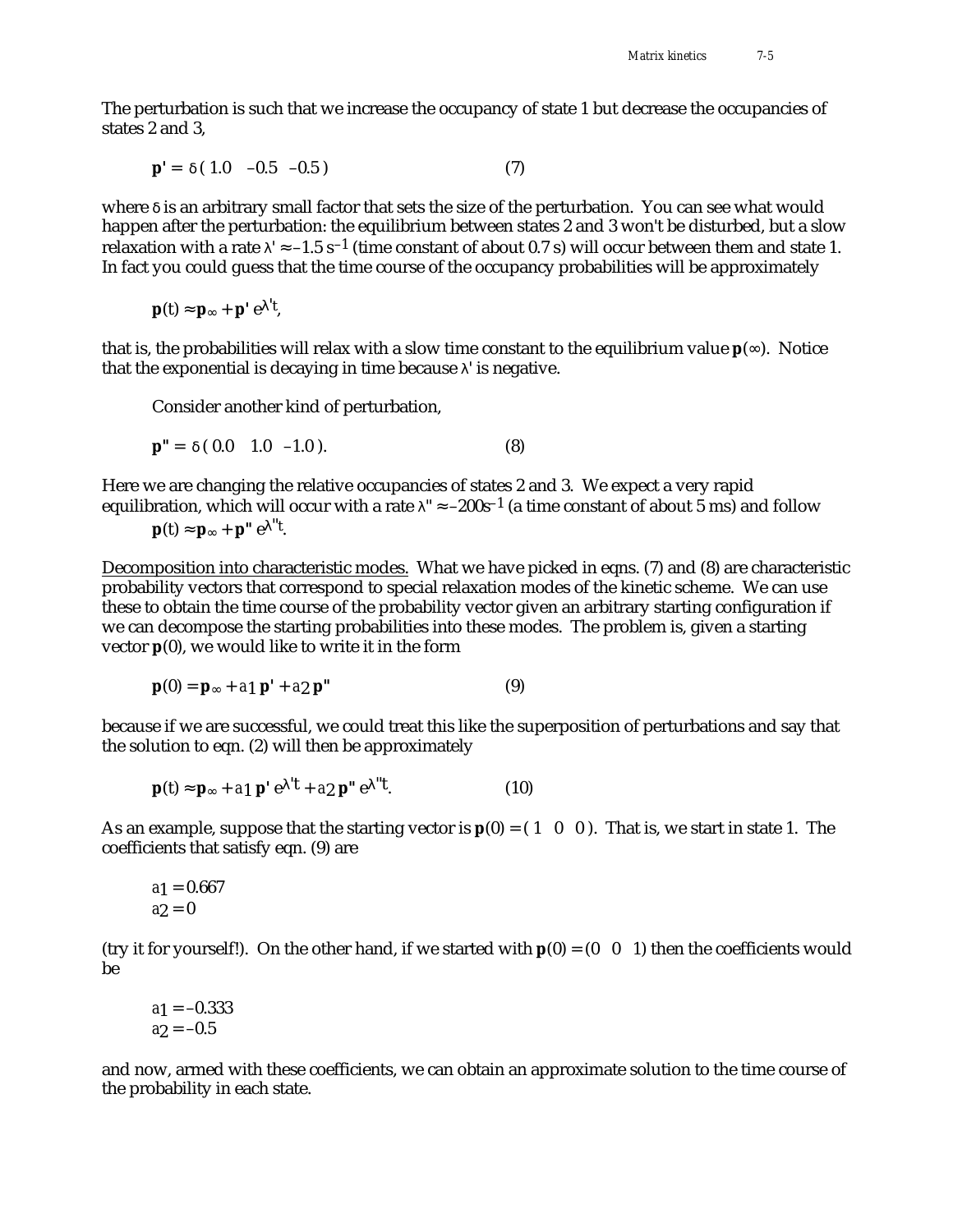Characteristic values and vectors. What we have introduced here in disguise are the characteristic values and characteristic vectors of the matrix **Q**. The values ' and " are called *eigenvalues* of the matrix, and the vectors **p'** and **p"** are *eigenvectors*, as is **p** . The elements of **p'** and **p"** given here are approximate; they can be found to high precision using standard computer algorithms. Thus for any **Q** that represents a reasonable kinetic scheme, a computer can find for you the eigenvalues and the elements of each eigenvector. There is also a straightforward way to perform the decomposition of an arbitrary vector **p** into the eigenvectors as in eqn. (9). Thus we can solve for the time course of the probabilities as in eqn. (10) in this way.

I used a program to find the eigenvalues and eigenvectors for our scheme. In case you're interested, the exact values are

 $= 0$ **p** = ( 0.333 0.333 0.333 )  $' = -1.496$  $p' = (1.0 -0.495 -0.505)$  $" = -200.5"$  $p'' = (-.005 \space 1.005 \space -1.0)$ 

Where our guess for the steady-state vector **p** was correct in the first place, and it corresponds to the eigenvalue of zero.

### **THE MATRIX EXPONENTIAL**

Let us return to the equation for the time course of the probabilities,

$$
\frac{\mathbf{dp}(t)}{\mathbf{dt}} = \mathbf{p}(t) \mathbf{Q} \tag{2}
$$

Now let **v** be an eigenvector of the matrix **Q**. The mathematical definition of an eigenvector (here I use "left" eigenvectors) is that it satisfies

**vQ** = **v**

where is the eigenvalue associated with **v**. Now notice what happens if we happen to choose

$$
\mathbf{p}(0) = a \mathbf{v}
$$

i.e. **p** starts out being a vector proportional to **v**. Then it can be shown that a solution to eqn. (3) is

$$
\mathbf{p}(\mathbf{t}) = a e^{-t} \mathbf{v}.
$$

This is exactly the phenomenon we saw above, when we perturbed our system in particular ways corresponding to particular eigenvectors. Our final conclusion was, if we were to express the initial probability vector as an appropriate weighted sum of eigenvectors,

$$
\mathbf{p}(0) = \begin{cases} n \\ a_i \mathbf{v}_i, \\ i = 1 \end{cases}
$$
 (11)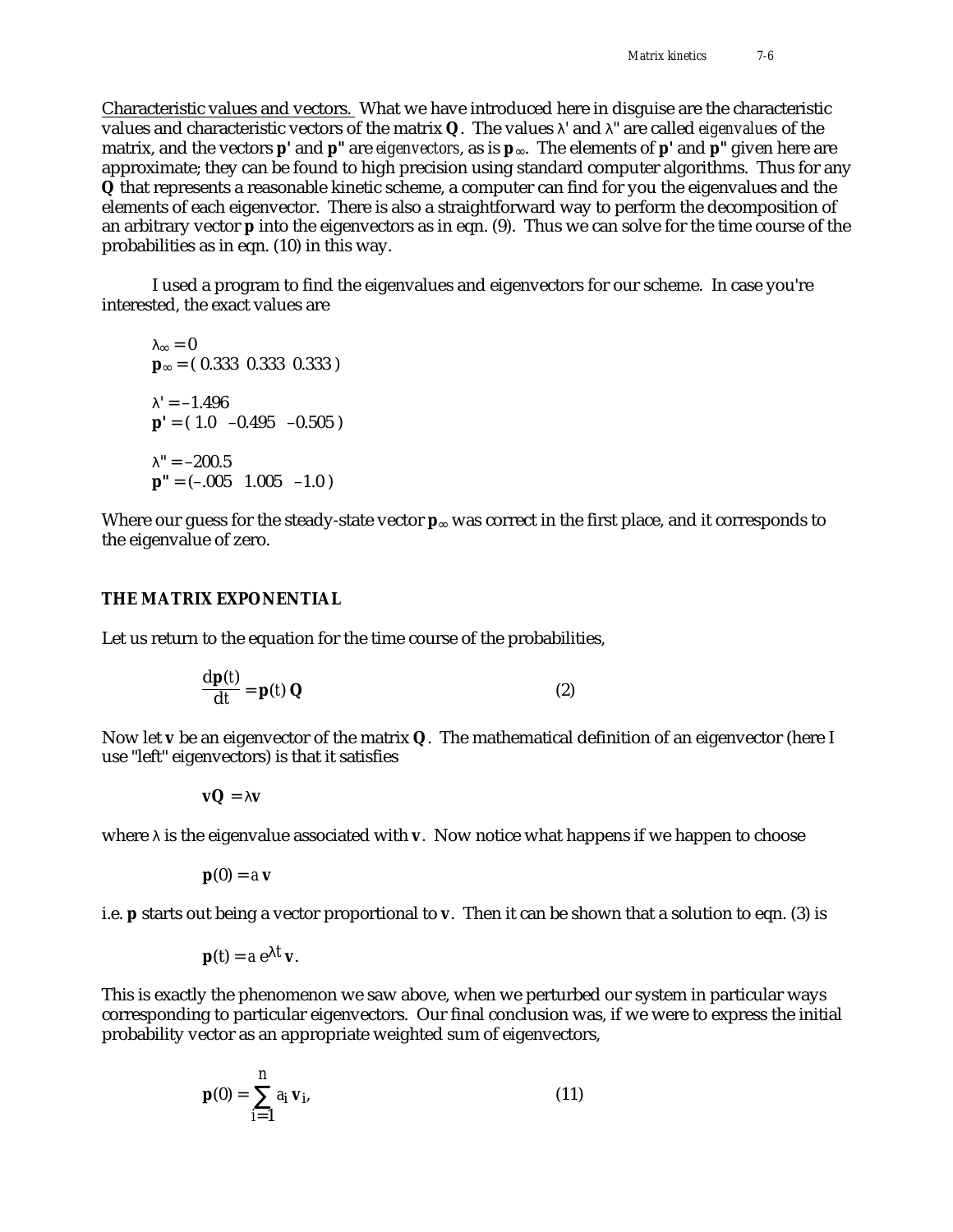Then the solution to equation (3) in this general case will be

$$
\mathbf{p}(t) = \begin{array}{c} n \\ a_i e^{it} \mathbf{v}_i \end{array}
$$
 (12)

where the <sub>i</sub> are the eigenvalues corresponding to the eigenvectors **v**<sub>i</sub>.

How do we compute the coefficients *a*i? One way of looking at the problem is to construct a matrix **V** whose rows are the eigenvectors **v**i . Then the *a*i are components of the vector **a** that satisfies

$$
\mathbf{a}\ \mathbf{V}=\mathbf{p}(0)
$$

which has the solution

$$
\mathbf{a} = \mathbf{p}(0) \ \mathbf{V}^{-1} \tag{13}
$$

where **V**-1 is the inverse of the matrix **V**.

A convenient way to use these results is to rewrite **Q** as its so-called *spectral expansion*,

$$
Q = \begin{array}{cc} n \\ i & A_i \end{array}
$$

where the matrices  $A_i$  are derived from V and  $V^{-1}$ . (Specifically, they are given by

$$
A_i = V^{-1}D_iV
$$
 (14)

with **D**i being a matrix of all zeroes except for *d*ii, which is equal to 1.)\* With this, the solution to our problem can be written as

$$
\mathbf{p}(t) = \mathbf{p}(0) e^{\mathbf{Q}t} \tag{15}
$$

with *e***Q***t* given by

$$
e^{\mathbf{Q}t} = \begin{array}{c} n \\ e \text{ if } \mathbf{A}_i \\ i=1 \end{array}
$$

The matrix exponential is therefore equivalent to decomposing a vector into a weighted sum of eigenvectors (by multiplication with  $V^{-1}$ ), then including each characteristic exponential decay, and finally reconstructing the original vector by multiplying by the matrix of eigenvectors **V**. We can

<sup>\*</sup> Our notation here is nonstandard, because we have used **v** to be a "left eigenvector", a row vector, and **V** to be a matrix of these. The usual situation is to use column vectors ("right eigenvectors"). Thus for example in Matlab one writes  $[U,D] = \text{Eig}(Q)$ 

which delivers a matrix of eigenvectors **U** which is equal to our **V**–1. Thus by the normal convention, eqn. (14) becomes  $A_i = UD_iU^{-1}$ .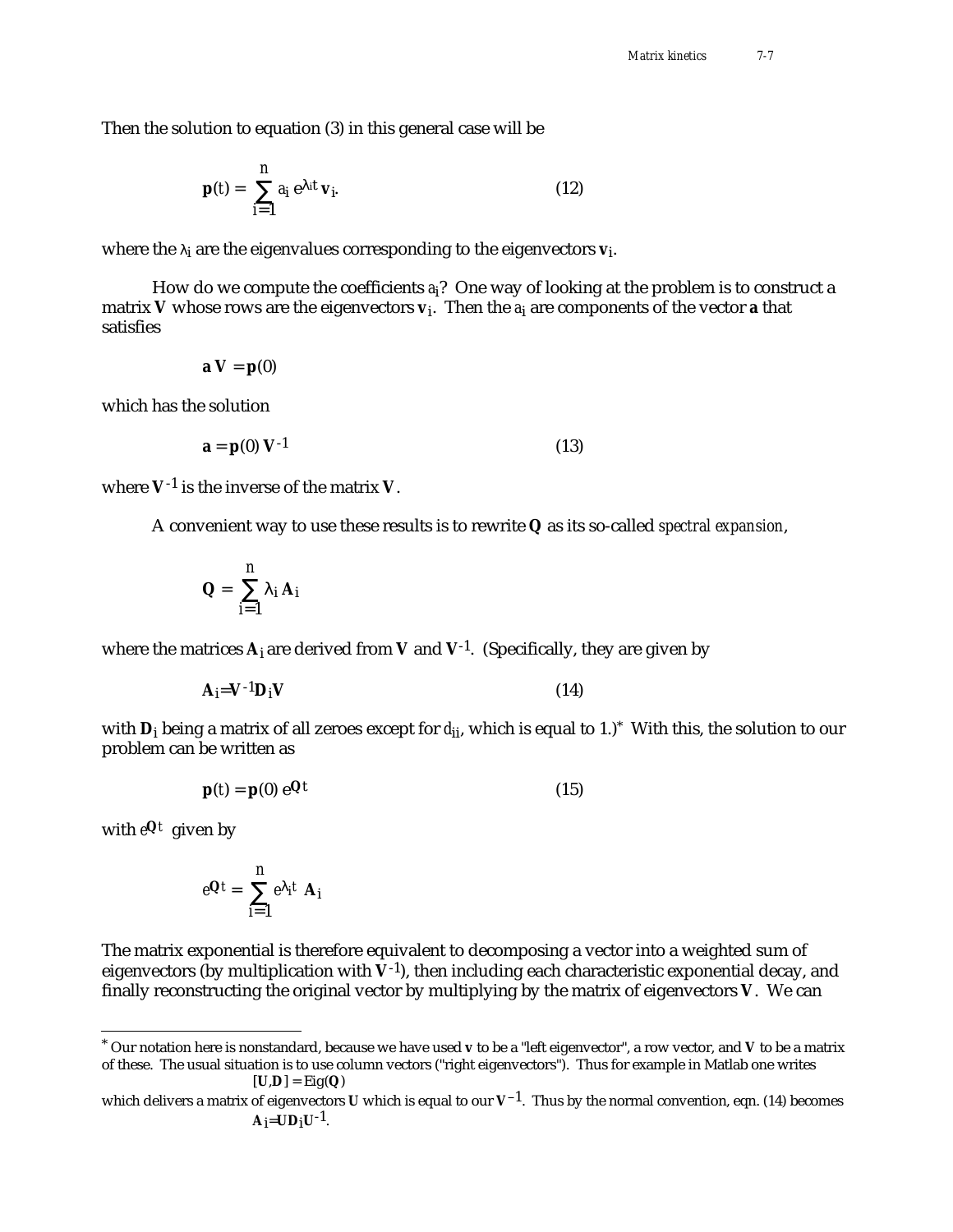abstract the decomposition and reconstruction by using a set of matrices **A**i in the spectral expansion of **Q**.

As an example, suppose we want to find the mean time course of the current *I*(t) through a channel that follows a kinetic scheme represented by **Q**. Let **u** be a vector of the channel current corresponding to each state of the scheme. Then

$$
I(t)=\begin{cases}\nn\\
i=1\n\end{cases}
$$
\n
$$
= \begin{cases}\nn\\
b_i e_i t, \\
i=1\n\end{cases}
$$
\n(16)

and is seen to be a sum of exponential functions of time.

Now you should be able to understand (more or less) some parts of computer programs that make use of these ideas. The following are two procedures from our module "MatCurrents" that compute the expectation value of current through a channel. This module is used in our programs for fitting the time courses of ionic currents. The procedures use the matrix *Q*, the initial state vector *P0* and an array *Currents* which gives the amount of current flowing through the channel for each state. The result of the first procedure is an array (Ampl) of amplitudes (the *b*i of eqn. 15) and an array (Lambda) of rates for each exponential component that makes up the result. This procedure makes use of other procedures in a module MatrixD that compute the spectral expansion and perform matrix and vector multiplications.

```
PROCEDURE ComputeRelaxation( Q : LongMatrixPointer;
                             P0 : LongVectorPointer;
                              NumStates : INTEGER;
                              Currents : LongVectorPointer;
                              Ampl, Lambda : LongVectorPointer );
   (* Compute the amplitudes Ampl corresponding to the eigenvalues Lambda
      for the mean channel current. P0 is the vector of
      probabilities at time 0, and Currents is an array giving the channel current
      corresponding to each state. *)
VAR
    i, j : INTEGER;<br>ok : BOOLEAN;<br>: ''-''''''
               : BOOLEAN;
     A : MatArrayPointer;
     MatSize : LONGINT;
BEGIN
   (* we compute Amp1[i] = P0 * A[i] * Currents, where Currents is the vector of currents.
    *)
   ok := MatrixD.SpectralExpansion(Q, NumStates, Lambda, A);
   FOR i := 0 TO NumStates-1 DO
     (* First, compute P = P0 * A[i] * ) MatrixD.LeftMul( P0, MatArrayIndex( A, i ), P, NumStates, NumStates );
   Ampl^[i] := MatrixD.InnerProduct( P, Currents, NumStates );
  END; (* FOR *)END ComputeRelaxation;
```
Now to convert the result of this procedure to a time course that can be plotted, we call another procedure which simply computes the sum of the exponential functions and places it into an array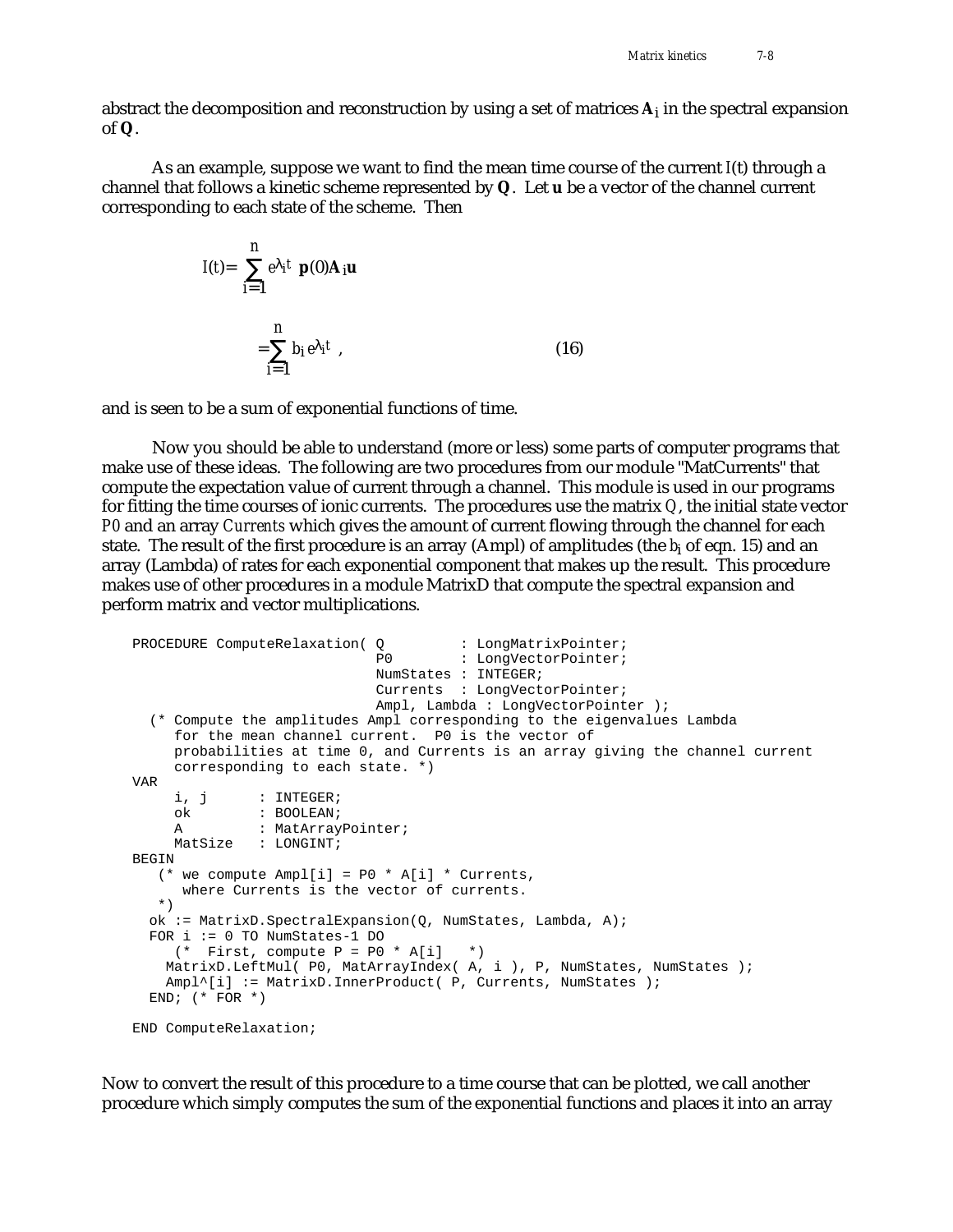*Matrix kinetics 7-9*

called *Data*: